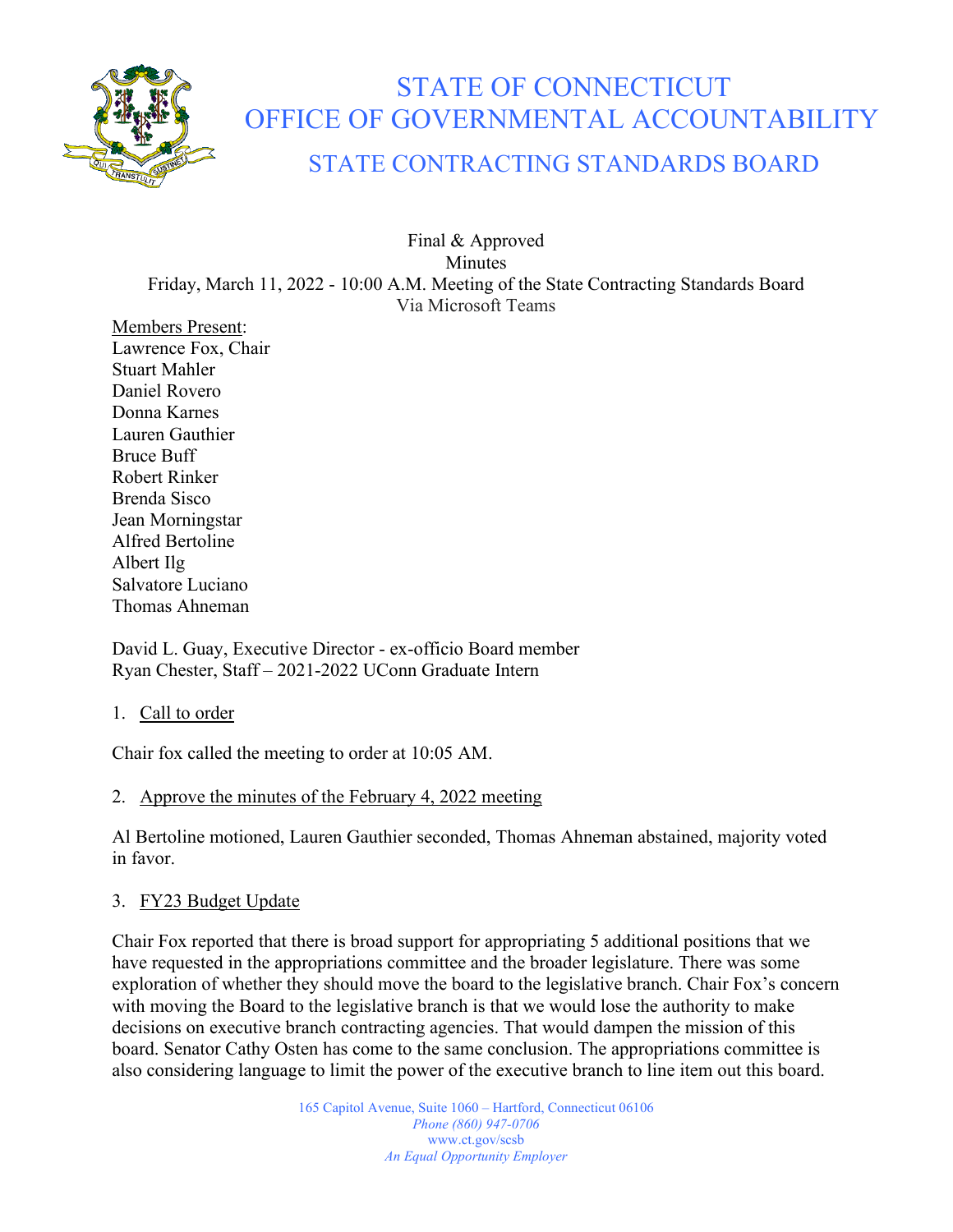There is a lot of concern that the executive branch does not support this board. Chair Fox suggested that the vacancies need to be filled by September  $1<sup>st</sup>$ , 2022. Chair Fox also wants to suggest considering language to allow executive director David Guay to be reemployed in retirement to help with the transition.

Chair Fox reported that we have noticed recurring procurement issues. With regards to OPM procurement guidance, OPM has deleted a section instructing contracting agencies to make bidders aware of their 4e-36 rights to contest the solicitation which would bring the case to our Board. OPM has taken out all references to this Board in the guidance they give to contracting agencies. GAE may want to extend our jurisdiction to all quasi-public agencies. Chair Fox stated that he thinks they should move forward with this. Chair Fox has suggested that there be statutory clarification of when using qualified bidder lists that state contracting agencies still seek multiple responses. Chair Fox believes there is confusion about those lists. The state must reinforce the importance of competitive bidding.

When a contracting agency makes a declaration of emergency for procurement purposes, we need statutory language that the Board be notified. Our board if staffed can create regulations about defining when emergencies can be declared for procurement purposes. These are issues that would help reinforce open, competitive, transparent procurement which is foundational to this Board's mission.

Thomas Ahneman asked a question about moving the Board to the legislative branch.

Chair Fox responded providing further clarification about the implications of moving to the board to the legislative branch.

Brenda Sisco asked whether these suggestions were decided by a work group?

Chair Fox responded no.

Thomas Ahneman asked about what a "fire wall" would be for this Board?

David Guay stated the language to protect the Board.

Chair Fox wants to pursue the same protections that FOIA and Ethics have.

Daniel Rovero commented that he spoke with several legislators and there is a lot of support for funding this board.

Donna Karnes stated that she fully supports Chair Fox's suggestions.

4. Sec. 4e-36 Contested Solicitations and Awards Subcommittee Report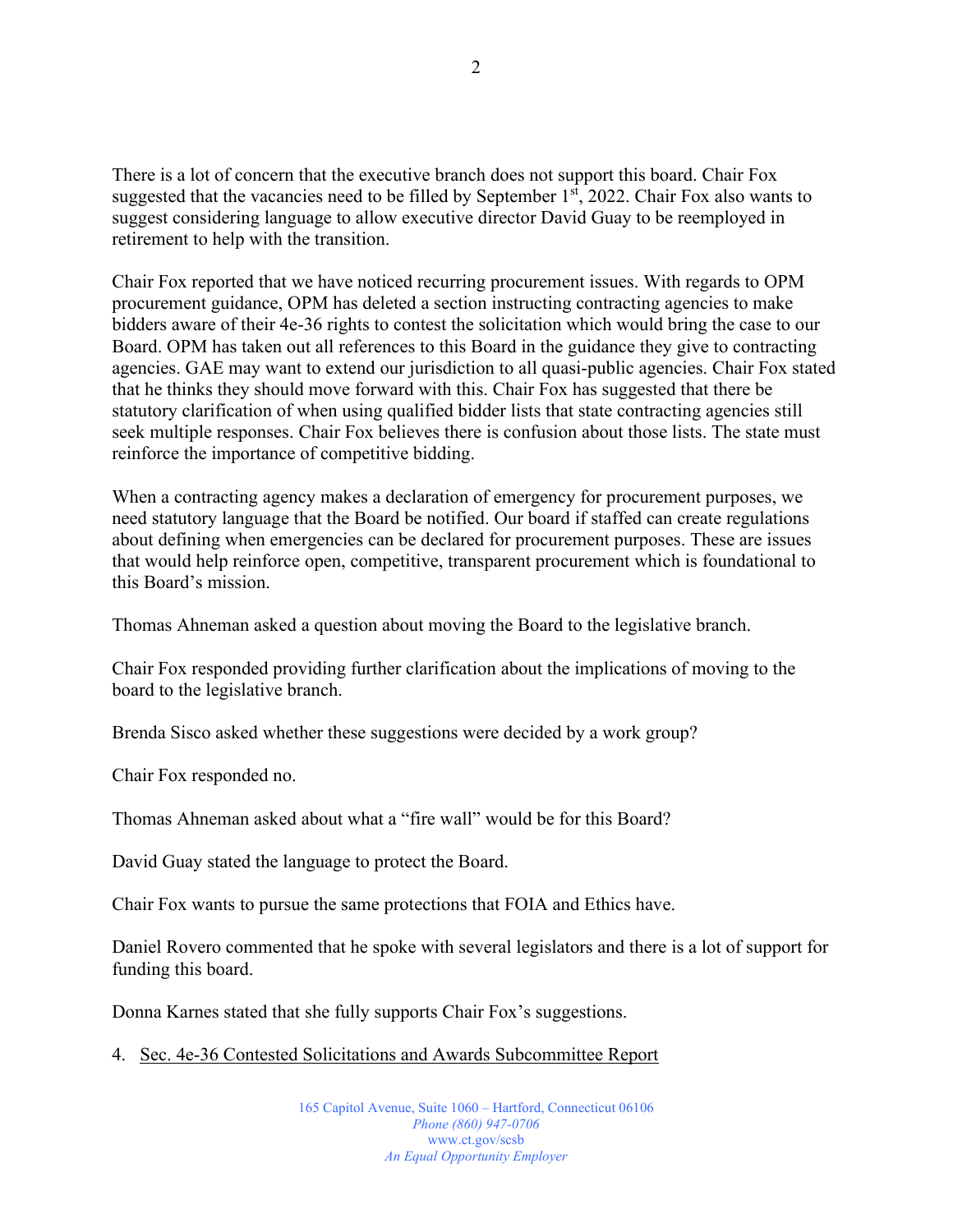Stuart Mahler stated there is no business to report.

#### 5. Privatization Contract Committee Report

David Guay reported that there is no business to report.

#### 6. Audit Work Group

Thomas Ahneman reported that out of 33 agencies, we have 15 returned questionnaires and 18 agencies have yet to respond. David Guay and Ryan Chester will be reaching out individually to the 18 agencies who have yet to respond. We have streamlined our compliance report to make that process more effective and easier for board members. We are compiling a list of the agencies that do not handle their own procurement.

#### 7. Update from Connecticut Port Authority Review

Lauren Gauthier reported that we met recently with the CPA to review a procurement manual for them. We have also continued to follow up on different contracts to see how they fit into complaints we have received.

Bruce Buff reported that we are constructing a manual to ensure fair, open, and competitive procurement procedures. The CPA will present this manual to their Board. This manual provides a good foundation for their procurement. It also allows us to audit and certify their processes with a more detailed procurement manual.

Chair Fox reported that David Kooris and John Henshaw have been working very collaboratively with us in developing these procurement procedures. One of the issues we want to raise with OPM is with RFP's where the guidance states the criteria need to be sent with the RFP; the weights need to be determined before the RFP is sent out. However, currently it is optional whether to disclose the weights to bidders. Chair Fox responded that we want to change that guidance to require the disclosure of weights in RFPs. The CPA has agreed to disclose weights in any future RFPs.

Stuart Mahler stated that the people selected to evaluate RFP responses should receive training and focus on RFP criteria and weights rather than other factors.

Chair Fox stated that when this Board completed the initial review of the CPA's procurement, we did not look at any of the construction contracts for the state pier. We asked the CPA if they are doing the procurement for the pier. Under a MOA/MOU, DAS and OPM handle all the actual procurement. We as a Board can look at that work. It has been widely reported in the media that the FBI's investigation includes procurement at the State Pier. Bestech was hired by OPM to do demolition work at the State Pier, then Stamford Wrecking completed the demolition work. We want to understand what the contracting process was to bring Bestech on and how did it switch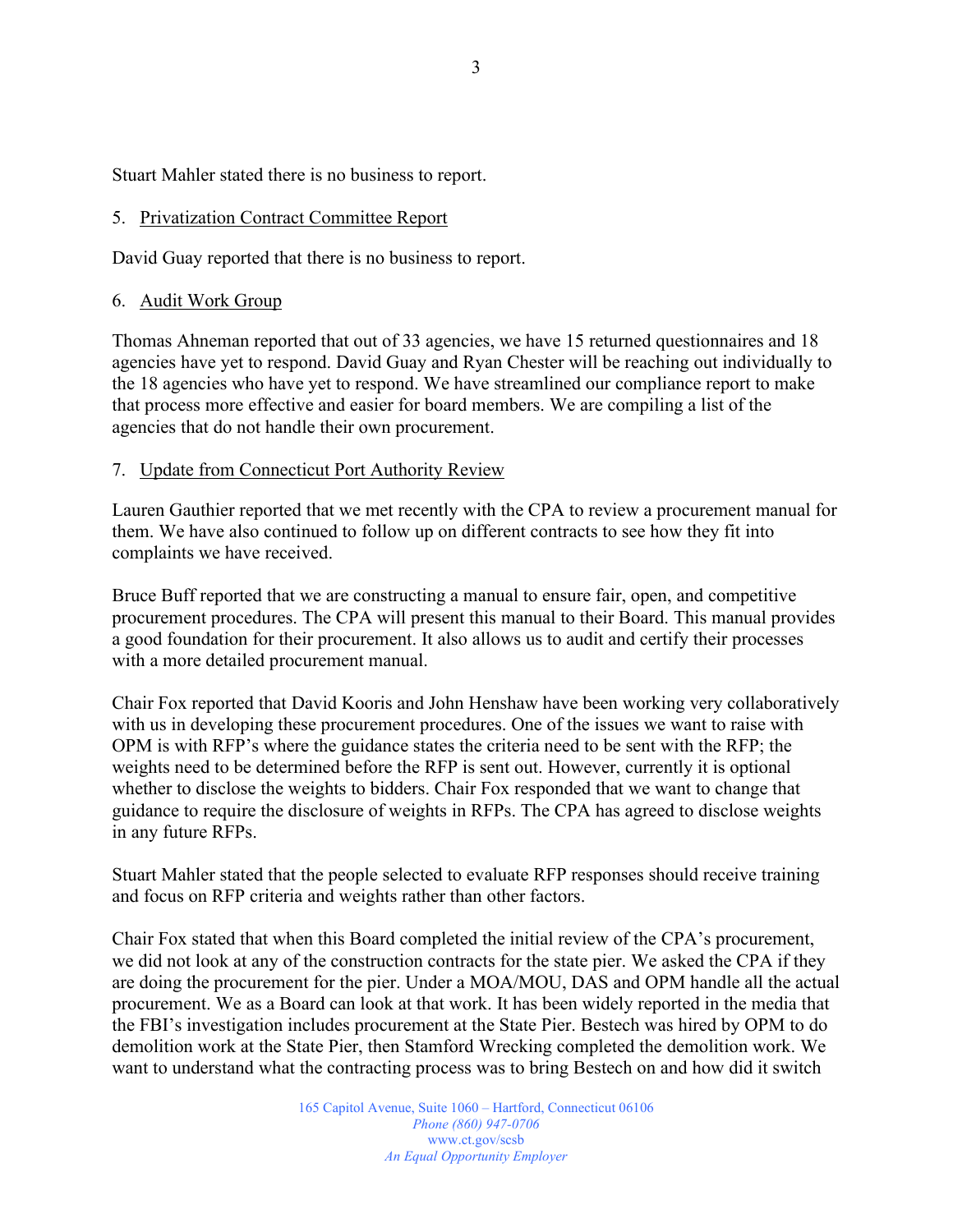to Stamford Wrecking. We want to see what the process was to hire Kiewitt as the general contractor. Kosta Diamantis was in charge of \$157 million worth of procurement, and we ought to understand what's going on with regards to that.

We also want to look into qualified bidder lists at DAS with how they are selected and being used by different levels of government.

Thomas Ahneman asked who is responsible for seeing how state money is used for school construction.

Chair Fox stated that is a good question for us to look into.

Brenda Sisco reviewed the reimbursement, checks and balances, and auditing process for municipal school construction.

Chair Fox stated that we can look into the process of how these lists are created without overstepping into local government.

Brenda Sisco stated that we should not assume these lists contain bad actors.

Chair Fox responded that we do not assume these lists contain bad actors, however, the FBI will not change the process the Connecticut State Government is using to generate these lists. DAS seems to be clarifying and strengthening the process, but we should still look at that process.

Lauren Gauthier motioned to request a formal opinion from the Attorney General regarding the Connecticut Port Authority's ability to enter into public-private partnerships via their enabling statutes. Salvatore Luciano seconded the motion.

Thomas Ahneman asked for clarification on this motion.

Lauren Gauthier and Chair Fox provided clarification on the purpose of this motion being to clarify the confusion surrounding whether the harbor development agreement is in fact a publicprivate partnership.

Stuart Mahler asked for the specific statute regarding public-private partnerships.

Chair Fox gave clarification on the P3 statute.

All voted in favor, Thomas Ahneman abstained. The motion passed.

Lauren Gauthier motioned to request a formal opinion from the Attorney General regarding the legitimacy of the Connecticut Port Authority's Harbor Development Agreement public-private partnership.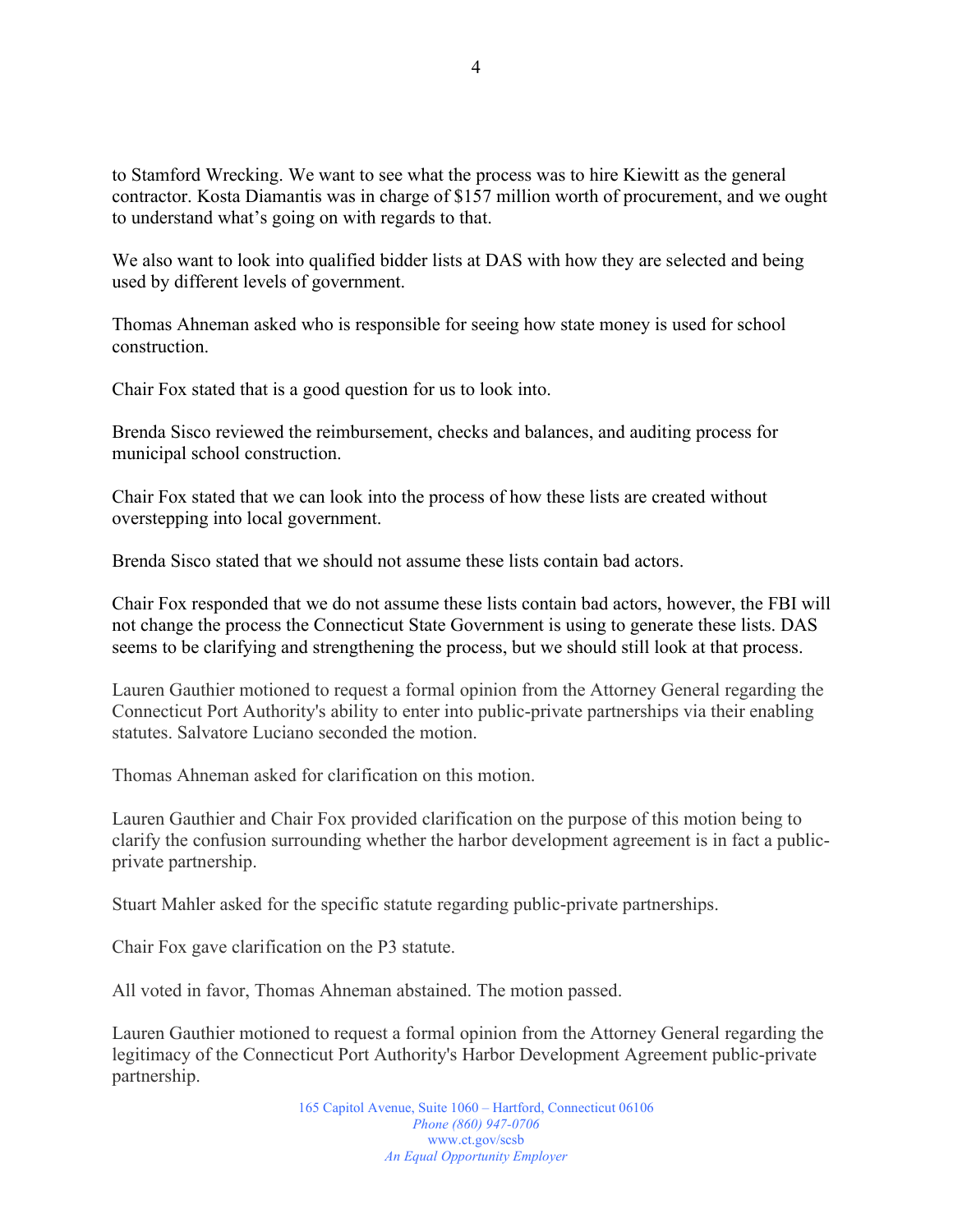Salvatore Luciano seconded. Majority voted in favor, Brenda Sisco opposed, Thomas Ahneman abstained. Motion passed.

Albert Ilg asked if we ever received clarification about the redacted information?

Lauren Gauthier responded that we were able to see the redacted pages.

Albert Ilg clarified that municipalities have building commissions that come up with a price for school construction. The finance director works with the state to figure out how much the state will cover. Albert Ilg continued to discuss specific issues he is familiar with regarding the issue of state grants for municipal school construction.

Albert Ilg asked if DAS and OPM reviewed or agreed with the purchasing process that the CPA has done at the State Pier?

Lauren Gauthier responded that OPM edited the CPA's operating procedures.

Chair Fox stated that OPM has a seat on the CPA's board so OPM will certainly be involved to that extent.

Albert Ilg asked how did the original cost of the State Pier go from around \$57 million to \$90 million to \$157 million to now over \$220 million of state money? Who does the project estimates?

Lauren Gauthier clarified.

#### 8. Update on possible disqualification of contractor action

David Guay suggested that the Board pause this issue because of the timing of his retirement. Chair Fox agreed to pause this issue.

#### 9. Other business

No other business to report

#### 10. Public Comment

No public comment

11. Adjournment

Motioned by Daniel Rovero, Albert Ilg seconded. All voted in favor, none opposed, no abstentions. Meeting adjourned at 11:31 AM